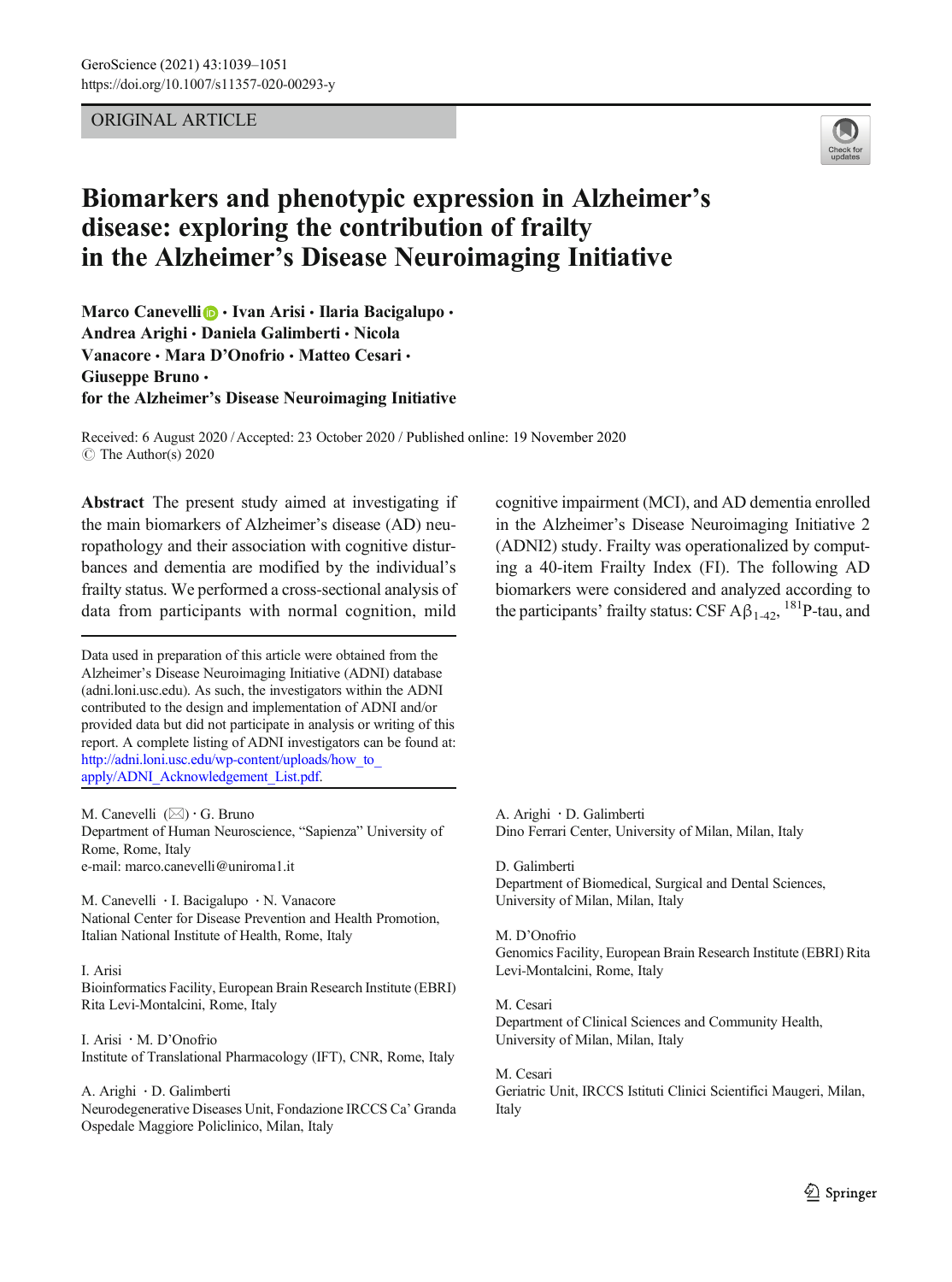T-tau; MRI-based hippocampus volume; cortical glucose metabolism at the FDG PET imaging; amyloid deposition at the  $^{18}$ F-AV-45 PET imaging. Logistic regression models, adjusted for age, sex, and education, were performed to explore the association of biomarkers with cognitive status at different FI levels. Subjects with higher FI scores had lower CSF levels of  $A\beta_{1-42}$ , hippocampus volumes at the MRI, and glucose metabolism at the FDG PET imaging, and a higher amyloid deposition at the <sup>18</sup>F-AV-45 PET. No significant differences were observed among the two frailty groups concerning ApoE genotype, CSF T-tau, and P-tau. Increasing frailty levels were associated with a weakened relationship between dementia and  $^{18}$ F-AV-45 uptake and hippocampus volume and with a stronger relationship of dementia with FDG PET. Frailty contributes to the discrepancies between AD pathology and clinical manifestations and influences the association of AD pathological modifications with cognitive changes. AD and dementia should increasingly be conceived as "complex diseases of aging," determined by multiple, simultaneous, and interacting pathophysiological processes.

Keywords Alzheimer's disease · Frailty · Biomarkers · Aging . Dementia

## Introduction

The relationship between the biological modifications underlying Alzheimer's disease (AD) and their phenotypic expression is highly complex. A non-negligible proportion of people diagnosed with AD has few neuropathological abnormalities at autopsy, whereas many cognitively intact individuals exhibit a high burden of AD pathology [\[1](#page-11-0)]. Accordingly, a relevant discordance between biomarker- and clinical-based definitions of AD has repeatedly been documented [\[2](#page-11-0)]. The understanding of this relationship may be improved by the adoption of constructs and models that comprehensively reflect the biological complexity of the organism as well as the heterogeneity of health trajectories and outcomes within aging. In this regard, the concept of frailty may open promising scenarios in the field.

Frailty is intended as a condition characterized by reduced homeostatic reserves and increased vulnerability to stressors exposing the individual to adverse outcomes [\[3,](#page-11-0) [4\]](#page-11-0). This construct has triggered growing attention in many medical areas [\[5](#page-11-0)] as it likely contributes to the relevant variability of health outcomes. Furthermore, it may affect the health trajectories of individuals presenting similar risk profiles (e.g., diagnosed with the same disease) [\[6](#page-11-0)].

Frailty is frequently operationalized using a deficit accumulation approach [\[7](#page-11-0)]. According to this model, the individual's degree of frailty is related to the extent of the health deficits he/she has accumulated during the life course. The one's biological complexity and risk profile can therefore be estimated by quantifying (i.e., arithmetically counting) these negative attributes and condensing them in a single continuous variable, the so-called Frailty Index (FI) [\[6](#page-11-0)].

Frailty as accumulation of deficits has already been investigated in the field of dementia and cognitive disorders. It has been shown to independently predict incident dementia among cognitively normal older individuals [\[8](#page-11-0), [9](#page-11-0)]. Increasing FI scores have been associated with a higher probability of conversion to dementia in subjects with mild cognitive impairment (MCI), and poorer outcomes (i.e., mortality, hospitalization, and steeper worsening of cognitive functioning) in patients with AD  $[10-12]$  $[10-12]$  $[10-12]$  $[10-12]$  $[10-12]$ . Moreover, the FI has been adopted to ascertain the external validity of research protocols enrolling participants with dementia [\[13\]](#page-11-0). There is also emerging evidence that frailty, quantified as FI, can influence the neuropathological and biological changes occurring with brain aging and neurodegeneration and the relationship with their phenotypic manifestations [\[14,](#page-11-0) [15](#page-11-0)]. In particular, in a recent analysis of the clinicopathological data from a large sample of communitydwelling older adults, frailty was found to moderate the association between neuropathology and dementia in AD [[15\]](#page-11-0).

Based on these premises, it can be hypothesized that the individual's frailty status may modify the association between candidate AD biomarkers, reflecting in vivo the main neuropathological modifications of the disease, and the cognitive manifestations occurring along the AD continuum [\[16](#page-11-0)]. Testing this hypothesis could have important implications since the use of biomarkers is becoming crucial for diagnostic purposes as well as for the identification and development of potential therapeutic targets [[17](#page-12-0)–[19](#page-12-0)]. The present cross-sectional study is aimed at investigating if, and eventually how, frailty influences the changes of the main biomarkers of AD pathology and moderates their relationship with cognitive changes and dementia.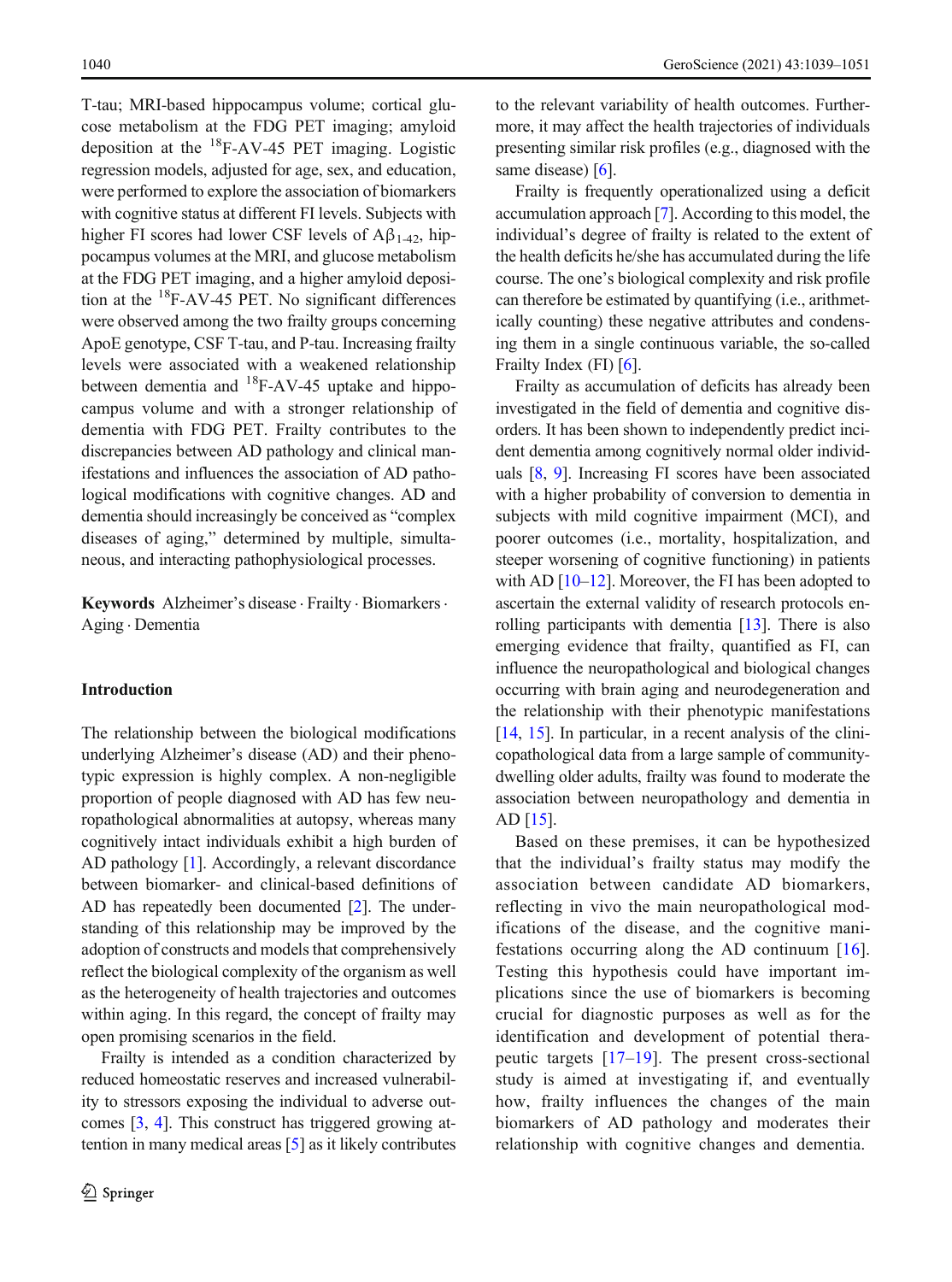### Methods

#### Data sources

Data used in the preparation of this study were obtained from the Alzheimer's Disease Neuroimaging Initiative (ADNI) database [\(http://adni.loni.usc.edu\)](http://adni.loni.usc.edu). The ADNI was launched in 2003 as a public-private partnership, led by Principal Investigator Michael W. Weiner, MD. The primary goal of ADNI has been to test whether serial magnetic resonance imaging (MRI), positron emission tomography (PET), other biological markers, and clinical and neuropsychological assessment can be combined to measure the progression of MCI and early AD (for up-to-date information, see [http://adni.loni.usc.](http://adni.loni.usc.edu) [edu\)](http://adni.loni.usc.edu).

#### Participants and procedures

Data from 778 eligible participants in the ADNI2 study (phase 2 of the ADNI project) were considered for the present analysis. Subjects enrolled in the study were categorized into four diagnostic categories according to their cognitive and functional status:

- (i) cognitively normal (CN);
- (ii) early MCI (EMCI);
- (iii) late MCI (LMCI);
- (iv) mild AD dementia.

The diagnosis of MCI was based on the Petersen criteria [[20](#page-12-0), [21](#page-12-0)] and required Mini-Mental State Examination (MMSE) scores between 24 and 30 (inclusive), a subjective memory concern, abnormal memory function documented by education-adjusted scores on the Logical Memory II subscale from the Wechsler Memory Scale (WMS)–Revised [\[22](#page-12-0)], a clinical dementia rating of 0.5, absence of significant impairment in other cognitive domains, globally preserved activities of daily living, and absence of dementia. All enrolled MCI subjects were, thus, amnestic MCI. For the present purposes, participants with EMCI and LMCI, differing for the degree of memory impairment at the WMS, were grouped together in the MCI category. Patients with AD dementia met the National Institute of Neurological and Communicative Disorders and Stroke and the Alzheimer's Disease and Related Disorders Association criteria for probable AD [\[23\]](#page-12-0). The detailed eligibility and diagnostic criteria can be found in the ADNI2

# protocol ( [http://adni.loni](http://adni.loni.usc.edu/wp-content/uploads/2008/07/adni2-procedures-manual.pdf) .usc.edu/wp[content/uploads/2008/07/adni2-procedures-manual.](http://adni.loni.usc.edu/wp-content/uploads/2008/07/adni2-procedures-manual.pdf) [pdf\)](http://adni.loni.usc.edu/wp-content/uploads/2008/07/adni2-procedures-manual.pdf).

For each of the considered subjects, data concerning the following domains were downloaded from the ADNI database: demographics; past medical history and comorbidities; general and neurological examination; global cognitive performance, as measured by the MMSE; functional independence, by means of the Functional Assessment Questionnaire (FAQ); apolipoprotein E (ApoE) genotype; cerebrospinal fluid (CSF) concentrations of amyloid beta  $(A\beta_{1-42})$ , <sup>181</sup>phosphotau (P-tau), and total tau (T-tau); MRI-based measurement of hippocampus volumes; cortical glucose metabolism at the fluorodeoxyglucose (FDG) PET imaging; amyloid deposition as measured by the uptake of  $^{18}$ F-AV-45 (i.e., florbetapir) at the PET imaging. All this information referred to the assessments performed during the screening and baseline visits, separated by a maximum window of 28 days.

The detailed description of the different diagnostic procedures, protocols, and measurements is available in the ADNI manual ([http://adni.loni.usc.edu\)](http://adni.loni.usc.edu/) and previous publications [[24](#page-12-0)–[27](#page-12-0)]. The choice of the biomarkers of interest was based on the currently proposed frameworks for the biological definition of AD [[18\]](#page-12-0).

#### Frailty Index

A FI was operationalized from health variables collected at the screening and baseline visits, following a standard procedure [\[28\]](#page-12-0). Candidate variables were incorporated in the FI if they individually met the following criteria:

- (i) they must represent health-related deficits, such as symptoms, signs, diseases, and functional impairments, all associated with negative outcomes;
- (ii) their prevalence must generally increase with advancing chronological age;
- (iii) they must not saturate too early or too late (i.e., they should not be present in  $> 80\%$  or in  $< 1\%$  of the study population, respectively);
- (iv) they must contain  $\lt 5\%$  missing values.

Moreover, the identified set of deficits must also respond to some overall requirements such as covering multiple organ systems and grouping at least 30 variables. Based on the study aims, variables strongly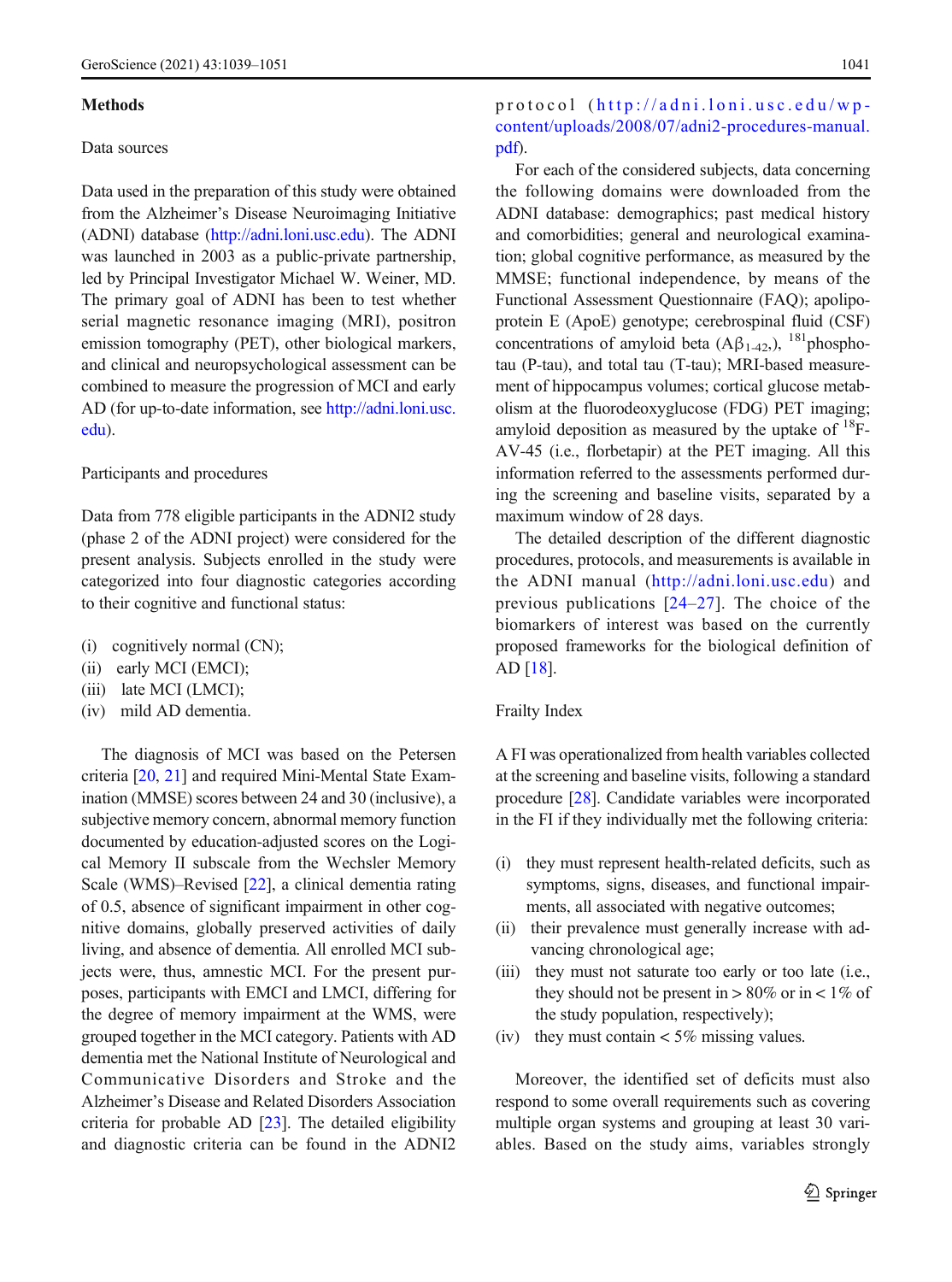related to dementia and cognitive status were not considered in the computation. The 40 deficits included in the present FI are listed in Table [1.](#page-4-0) Each variable was coded as 0 (i.e., absent or normal) or 1 (i.e., present or abnormal). The ability to perform daily activities, as measured by the FAQ, was instead more finely graded  $(i.e., "normal" = 0; "has difficulty but does by self" =$ 0.25; "requires assistance" =  $0.5$ ; "dependent" = 1).

The FI was calculated by dividing the sum of deficits presented by the individual divided for the number of considered deficits (i.e., 40). For instance, a participant presenting 10 out of the 40 deficits had a resulting FI of 0.25 (i.e., 10/40).

The variables needed to compute the 40-item FI were available for 778 out of the 789 participants to the ADNI2 protocol.

#### Statistical analysis

Descriptive analyses were conducted to present the characteristics of the study sample. Participants were categorized into two groups according to their frailty status, using the median value of the FI as the cut-point. Unpaired two-sided heteroscedastic T-tests or one-way ANOVA (for continuous variables) and two-sided chisquare tests (for categorical variables) were performed to compare the characteristics of participants and biomarkers by frailty and cognitive status. Spearman's correlation coefficients were calculated to assess the strength and direction of the correlation between FI and age. For each of the considered biomarkers, two levels (i.e., low or high) were created adopting the median as the cut-point.

Biomarkers resulting as significantly different between the two frailty groups at the univariate analysis were then included as binary independent variables in logistic regression models exploring their association with cognitive status (i.e., AD or MCI vs. CN) (binary dependent variable) at the two levels of FI. Interaction (on the multiplicative scale) between FI and each biomarker in their association with cognitive status was calculated as the ratio between the odds ratio (OR) of association between biomarkers and cognitive status in the high FI group and the OR of association in the low FI group. That is,  $OR_{interaction} = OR_{highFI}/OR_{lowFI}$  [[29\]](#page-12-0). All models were adjusted for age (continuous variable), sex (binary variable), and education (continuous variable). Sensitivity analyses were conducted using: (i) a modified 32-item FI not incorporating functional

deficits (i.e., items 33 to 40 of the original FI) to avoid possible overlaps with diagnostic classifications (i.e., MCI and dementia); and (ii) different cutoffs that had been previously adopted in the ADNI study to classify the <sup>18</sup>F-AV-45, CSF  $A\beta_{1-42}$ , FDG, and hippocampus volume status [\[30](#page-12-0)–[32\]](#page-12-0). ApoE status was not included as a confounder in the models because not significantly different in the two frailty groups at the univariate analysis.

The accuracy of the median FI score at detecting dementia was estimated by the area under the ROC curve (AUC). Specifically, the sensitivity, specificity, and AUC for the median FI cut-point were calculated .

The level of statistical significance was set at  $p <$ 0.05. All analyses were performed using SPSS version 25 for Mac.

### Results

Overall, 291 CN subjects, 338 participants with MCI, and 149 patients with mild AD dementia were considered in the present study. Their sociodemographic and clinical characteristics are summarized in Tables [2](#page-5-0) and [3.](#page-6-0)

The FI had a characteristic right-skewed distribution, both in the whole sample and in each of the three diagnostic groups (Fig. [1](#page-7-0)), and ranged between 0 and 0.56. The median FI score was  $0.20$  (IQR =  $0.14 - 0.27$ ) and the 99th percentile was 0.44.

The FI exhibited a statistically significant correlation with participants' chronological age (Spearman's rho = 0.20;  $p < 0.001$ ). Subjects with higher FI values (i.e., > 0.20;  $n = 366$ ) were significantly older, less educated, more frequently male, more likely to have a diagnosis of dementia, and had lower MMSE scores compared to those with a FI score lower than the median value (Table [3\)](#page-6-0). Moreover, they had lower CSF levels of  $A\beta_{1-42}$ , hippocampus volumes at the MRI, and glucose metabolism at the FDG PET imaging, and a higher amyloid deposition at the  ${}^{18}$ F-AV-45 PET. Conversely, no significant differences were observed among the two frailty groups concerning ApoE genotype, and CSF levels of T-tau and P-tau (Table [3\)](#page-6-0).

A limited concordance was observed between AD biomarkers and the cognitive status of participants in the overall sample. Indeed, a proportion ranging between 19.8 and 22.8% of those with an abnormal biomarker status (i.e., CSF  $A\beta_{1-42}$ , hippocampus volume, and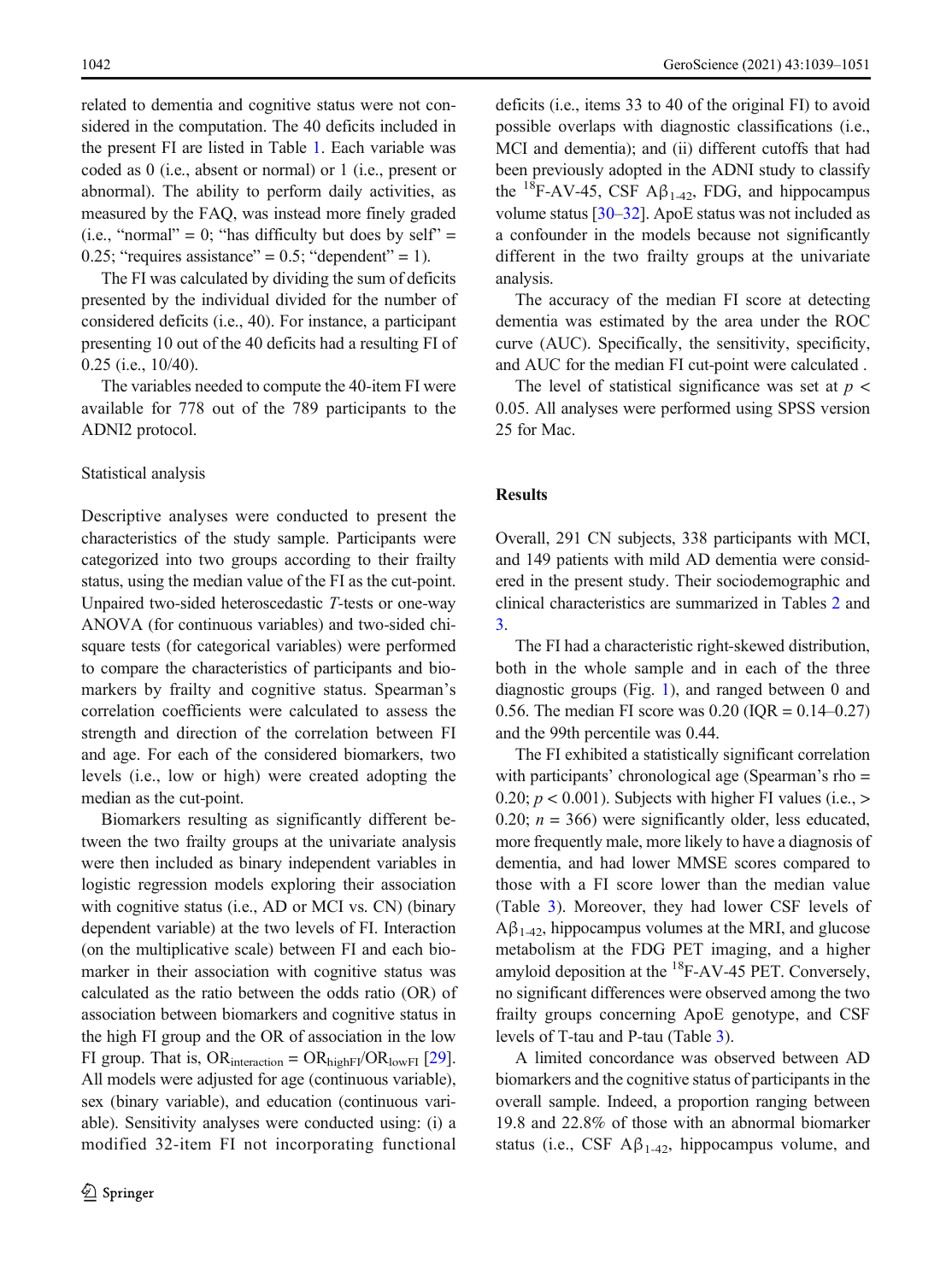## <span id="page-4-0"></span>Table 1 Deficits considered in the computation of the Frailty Index

| Items                                                                           | Scoring          |              |                  |              |  |
|---------------------------------------------------------------------------------|------------------|--------------|------------------|--------------|--|
|                                                                                 | $\boldsymbol{0}$ | 0.25         | 0.5              | $\mathbf{1}$ |  |
| 1. Renal-genitourinary diseases                                                 | No               |              | ä,               | Yes          |  |
| 2. Dermatologic-connective diseases                                             | No               |              |                  | Yes          |  |
| 3. Hepatic diseases                                                             | No               |              |                  | Yes          |  |
| 4. Cardiovascular diseases                                                      | No               |              |                  | Yes          |  |
| 5. Endocrine-metabolic diseases                                                 | No               |              |                  | Yes          |  |
| 6. Neurological (non-AD) diseases                                               | N <sub>0</sub>   |              |                  | Yes          |  |
| 7. Psychiatric diseases                                                         | No               |              |                  | Yes          |  |
| 8. Malignancies                                                                 | No               |              |                  | Yes          |  |
| 9. Musculoskeletal diseases                                                     | No               |              |                  | Yes          |  |
| 10. Gastrointestinal diseases                                                   | No               |              |                  | Yes          |  |
| 11. Respiratory diseases                                                        | No               |              |                  | Yes          |  |
| 12. Head, eyes, ears, nose, and throat diseases                                 | No               |              |                  | Yes          |  |
| 13. Hematopoietic-lymphatic diseases                                            | N <sub>0</sub>   |              |                  | Yes          |  |
| 14. Urinary discomfort                                                          | Absent           |              |                  | Present      |  |
| 15. Shortness of breath                                                         | Absent           |              |                  | Present      |  |
| 16. Low energy                                                                  | Absent           |              |                  | Present      |  |
| 17. Falls                                                                       | Absent           |              |                  | Present      |  |
| 18. Insomnia                                                                    | Absent           |              |                  | Present      |  |
| 19. Constipation                                                                | Absent           |              |                  | Present      |  |
| 20. Drowsiness                                                                  | Absent           |              |                  | Present      |  |
| 21. Dizziness                                                                   | Absent           |              |                  | Present      |  |
| 22. Musculoskeletal pain                                                        | Absent           |              |                  | Present      |  |
| 23. Seated BP diastolic                                                         | $\leq 90$ mmHg   |              |                  | $> 90$ mmHg  |  |
| 24. Seated BP systolic                                                          | $\leq 140$ mmHg  |              | ÷,               | $> 140$ mmHg |  |
| 25. Tremor                                                                      | Absent           |              |                  | Present      |  |
| 26. Motor strength                                                              | Normal           |              |                  | Abnormal     |  |
| 27. Gait                                                                        | Normal           |              | $\overline{a}$   | Abnormal     |  |
| 28. Cerebellar - finger to nose                                                 | Normal           |              |                  | Abnormal     |  |
| 29. Agitation/aggression (NPI)                                                  | No               |              | ÷,               | Yes          |  |
| 30. Anxiety (NPI)                                                               | No               |              |                  | Yes          |  |
| 31. Apathy/indifference (NPI)                                                   | No               |              |                  | Yes          |  |
| 32. Irritability/lability (NPI)                                                 | No               |              |                  | Yes          |  |
| 33. Heating water, making a cup of coffee (FAQ)                                 | $\boldsymbol{0}$ | 1            | 2                | 3            |  |
| 34. Traveling out of the neighborhood (FAQ)                                     | $\mathbf{0}$     | 1            | $\overline{2}$   | 3            |  |
| 35. Preparing a balanced meal (FAQ)                                             | $\boldsymbol{0}$ | 1            | $\overline{c}$   | 3            |  |
| 36. Writing checks, paying bills, or balancing checkbook (FAQ)                  | $\boldsymbol{0}$ | 1            | $\overline{c}$   | 3            |  |
| 37. Paying attention to and understanding a TV program, book, or magazine (FAQ) | $\boldsymbol{0}$ | 1            | $\sqrt{2}$       | 3            |  |
| 38. Playing a game of skill such as bridge or chess (FAQ)                       | $\boldsymbol{0}$ | 1            | $\overline{c}$   | 3            |  |
| 39. Shopping alone for clothes, household (FAQ)                                 | $\boldsymbol{0}$ | 1            | $\sqrt{2}$       | 3            |  |
| 40. Assembling tax records, business affairs (FAQ)                              | $\boldsymbol{0}$ | $\mathbf{1}$ | $\boldsymbol{2}$ | 3            |  |

FAQ Functional Assessment Questionnaire, NPI Neuropsychiatric Inventory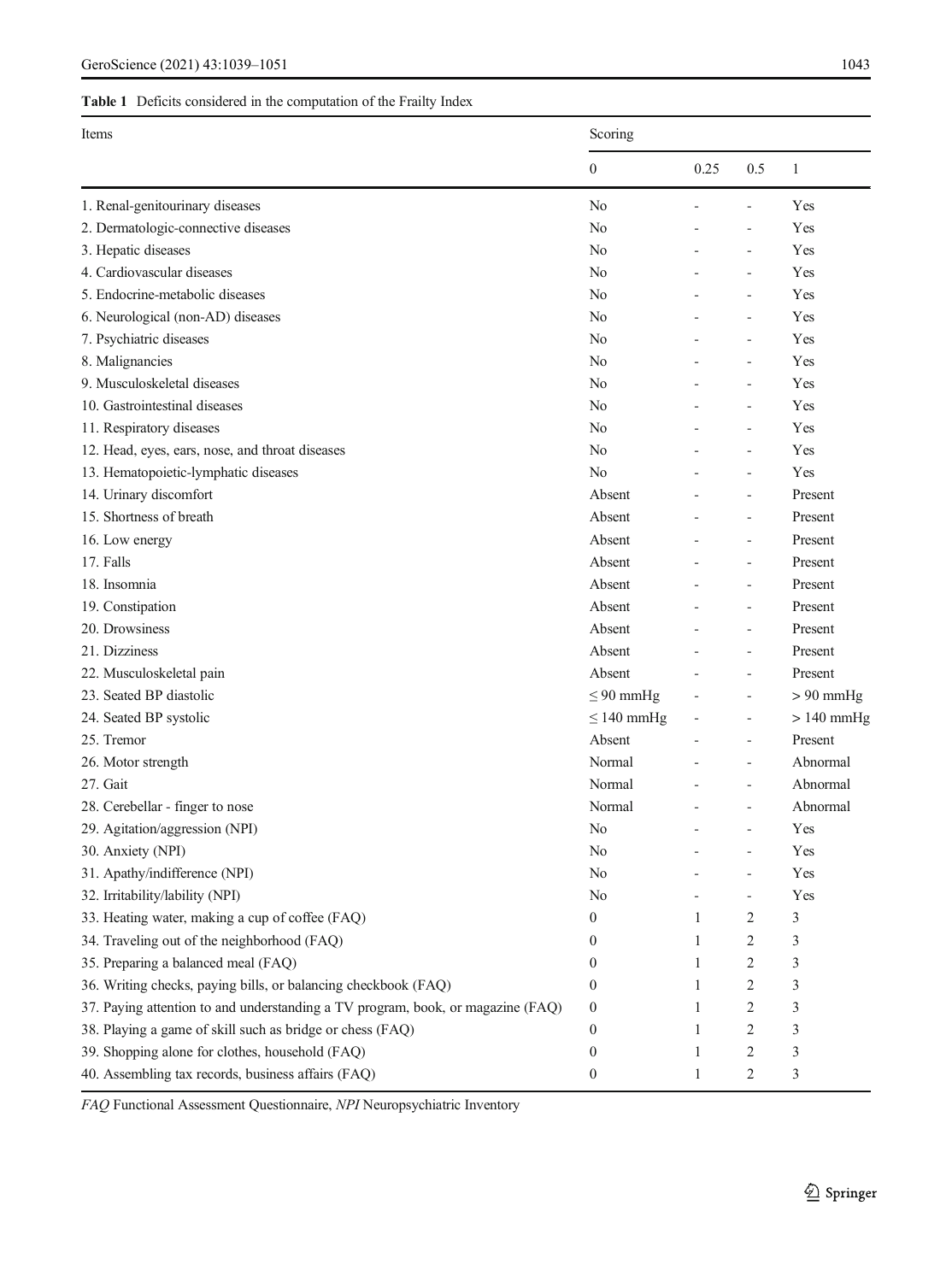|                                                                     | $CN (n = 291)$                                     | MCI $(n = 338)$                                    | AD dementia $(n = 149)$                           | $\boldsymbol{p}$   |
|---------------------------------------------------------------------|----------------------------------------------------|----------------------------------------------------|---------------------------------------------------|--------------------|
| Age (years)                                                         |                                                    |                                                    |                                                   |                    |
| $Mean \pm SD$<br>Median (IQR)<br>Women, $n$ $(\%)$                  | $73.0 \pm 6.0$<br>$72.5(68.3 - 77.0)$<br>157(54.0) | $71.6 \pm 7.4$<br>$71.9(66.4 - 76.8)$<br>153(45.3) | $74.6 \pm 8.2$<br>$75.2(70.4 - 80.2)$<br>62(41.6) | < 0.001<br>0.023   |
| Education (years)                                                   |                                                    |                                                    |                                                   |                    |
| $Mean \pm SD$<br>Median (IQR)<br>Frailty Index                      | $16.6 \pm 2.5$<br>$16.0(15.0-18.0)$                | $16.3 \pm 0.1$<br>$16.0(14.0-18.0)$                | $15.8 \pm 2.7$<br>$16.0(14.0-18.0)$               | 0.009              |
| $Mean \pm SD$<br>Median (IQR)<br><b>MMSE</b>                        | $0.18 \pm 0.08$<br>$0.18(0.13 - 0.23)$             | $0.21 \pm 0.09$<br>$0.20(0.15 - 0.28)$             | $0.26 \pm 0.09$<br>$0.26(0.20-0.33)$              | < 0.001            |
| Mean $\pm$ SD<br>Median (IOR)<br>ApoEε4, $n$ (%)                    | $29.0 \pm 1.2$<br>$29.0(29.0-30.0)$                | $28.0 \pm 1.7$<br>$28.0(27.0-29.0)$                | $23.1 \pm 2.1$<br>$23.0(21.0-25.0)$               | < 0.001<br>< 0.001 |
| $1 \epsilon 4$ allele<br>$2 \epsilon 4$ allele                      | 81 (27.9)<br>7(2.4)                                | 131(39.1)<br>38(11.3)                              | 69 (47.6)<br>28(19.3)                             |                    |
| CSF $A\beta_{1-42}$ (pg/ml)                                         |                                                    |                                                    |                                                   |                    |
| $Mean \pm SD$<br>Median (IOR)<br>$CSF$ T-tau (pg/ml)                | $1237.0 \pm 437.5$<br>1306.0 (867.5-1700.0)        | $980.7 \pm 413.2$<br>876.7 (664.7-1293.0)          | $691.8 \pm 322.0$<br>622.5 (489.4-785.8)          | < 0.001            |
| $Mean \pm SD$<br>Median (IOR)<br>$CSF$ <sup>181</sup> P-tau (pg/ml) | $238.4 \pm 92.4$<br>213.9 (174.4-298.2)            | $280.0 \pm 134.0$<br>247.5 (186.5–331.5)           | $373.1 \pm 153.2$<br>331.5 (266.8-445.4)          | < 0.001            |
| $Mean \pm SD$<br>Median (IQR)<br>MRI hippocampus (ml)               | $21.8 \pm 9.4$<br>$19.3(15.3-26.3)$                | $27.0 \pm 14.9$<br>$23.2(16.8-33.0)$               | $36.8 \pm 16.0$<br>$33.2(25.2 - 45.5)$            | < 0.001            |
| $Mean \pm SD$<br>Median (IOR)<br>FDG PET (metaROI)                  | $7.5 \pm 0.9$<br>$7.5(7.0-8.0)$                    | $7.0 \pm 1.1$<br>$7.0(6.3-7.8)$                    | $5.9 \pm 9.7$<br>$5.8(5.2 - 6.6)$                 | < 0.001            |
| $Mean \pm SD$<br>Median (IOR)<br>${}^{18}$ F-AV-45 (SUVR)           | $1.32 \pm 0.11$<br>$1.32(1.25-1.39)$               | $1.25 \pm 0.13$<br>$1.25(1.17-1.33)$               | $1.07 \pm 0.15$<br>$1.07(0.98 - 1.17)$            | < 0.001            |
| $Mean \pm SD$<br>Median (IQR)                                       | $1.12 \pm 0.18$<br>$1.06(1.00-1.19)$               | $1.23 \pm 0.23$<br>$1.19(1.02 - 1.40)$             | $1.40 \pm 0.22$<br>$1.43(1.27-1.54)$              | < 0.001            |

<span id="page-5-0"></span>

| Table 2 Sociodemographic and clinical characteristics of participants according to their cognitive status |  |
|-----------------------------------------------------------------------------------------------------------|--|
|-----------------------------------------------------------------------------------------------------------|--|

AD Alzheimer's disease,  $ApoE$  apolipoprotein E, <sup>18</sup> F-AV-45 florbetapir, CN cognitively normal, CSF cerebrospinal fluid, FDG fluorodeoxyglucose (18F), MCI mild cognitive impairment, MMSE Mini-Mental State Examination, MRI magnetic resonance imaging, PET positron emission tomography

Missing data: ApoE genotype:  $n = 8$ ; CSF A $\beta_{1-42}$ :  $n = 82$ ; CSF T-tau:  $n = 82$ ; CSF <sup>181</sup> P-tau:  $n = 82$ ; MRI hippocampus:  $n = 87$ ; FDG PET: n  $= 13$ ; <sup>18</sup> F-AV-45:  $n = 22$ . The statistical significance was computed by the two-sided chi-square test for sex and ApoE genotype; by one-way ANOVA otherwise

FDG uptake values lower than median cut-points,  $^{18}$ F-AV-45 uptake higher than the median value) had normal cognitive functioning. On the other hand, a relevant proportion of those with normal biomarkers, varying between 45.0 and 46.6%, met the criteria for MCI or mild AD dementia (Table [4](#page-7-0)). Among participants with abnormal biomarker values, the prevalence of dementia was higher in those with higher FI scores compared to those with FI  $\leq$  0.20 (i.e., 42.9% vs. 18.7% for high <sup>18</sup>F-AV-45 uptake; 43.1% vs. 19.2% for low CSF  $\mathbf{A}\mathbf{B}_{1.42}$ ; 42.9% vs. 17.5% for low hippocampus volume; 46.7% vs. 19.1 for low FDG uptake). Conversely, in the case of normal biomarker status, the proportion of CN cases was higher in those with lower FI scores (i.e., 62.9% vs. 41.7% for low 18F-AV-45 uptake; 59.3% vs. 43.9% for high CSF A $\beta_{1-42}$ ; 61.3% vs. 43.0% for high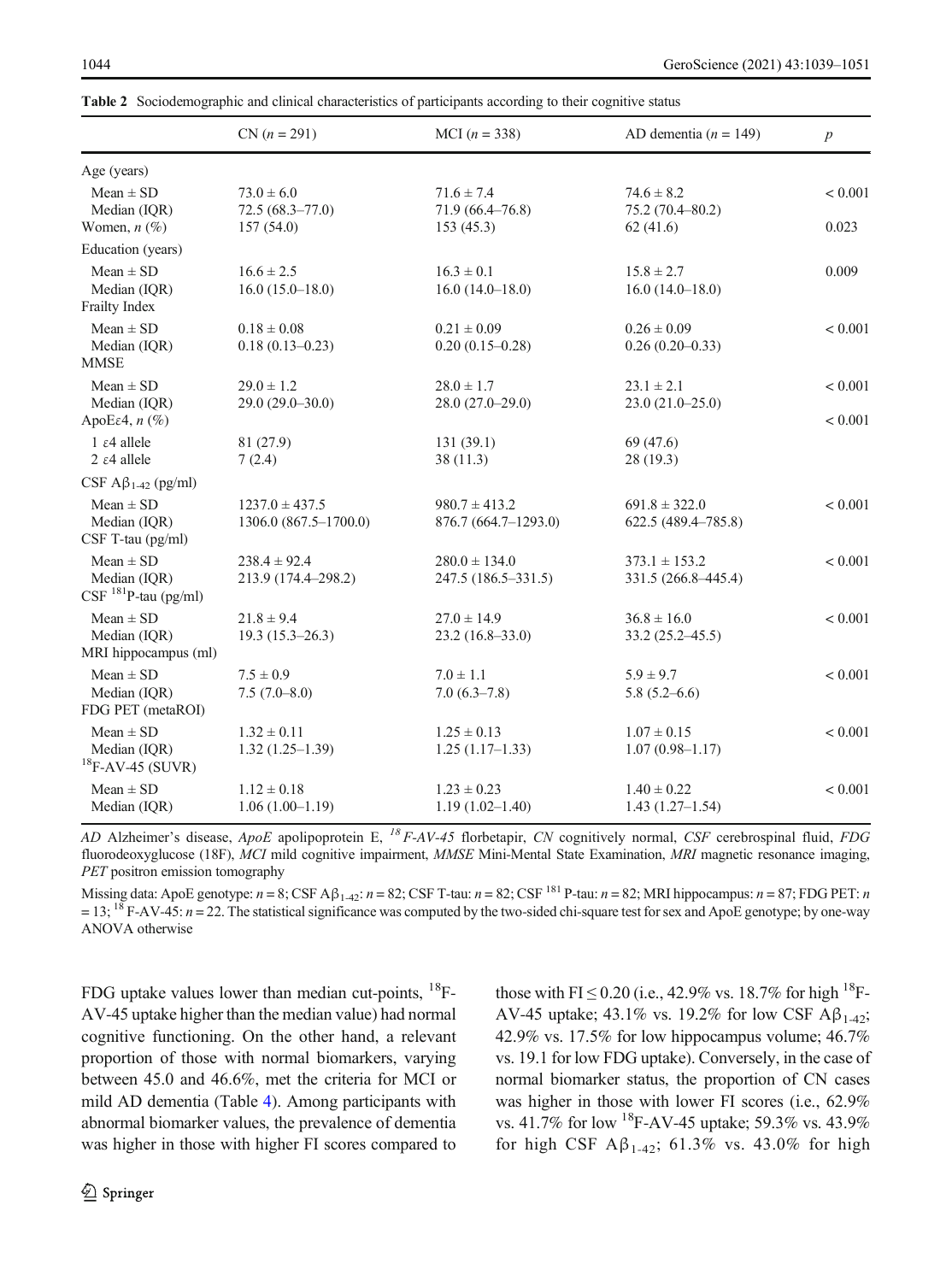<span id="page-6-0"></span>

|  | Table 3 Sociodemographic and clinical characteristics of participants according to their frailty status |  |  |  |  |
|--|---------------------------------------------------------------------------------------------------------|--|--|--|--|
|--|---------------------------------------------------------------------------------------------------------|--|--|--|--|

|                                                                     | Overall $(n = 778)$                        | $FI \leq 0.20$ ( <i>n</i> = 412)             | $FI > 0.20 (n = 366)$                     | $\boldsymbol{p}$ |
|---------------------------------------------------------------------|--------------------------------------------|----------------------------------------------|-------------------------------------------|------------------|
| Age (years)                                                         |                                            |                                              |                                           |                  |
| $Mean \pm SD$<br>Median (IQR)                                       | $72.7 \pm 7.2$<br>$72.7(67.7-77.6)$        | $71.6 \pm 6.7$<br>$71.3(66.9 - 76.2)$        | $73.9 \pm 7.5$<br>73.9 (68.9-79.1)        | < 0.001          |
| Sex, $n(\%)$                                                        |                                            |                                              |                                           | 0.03             |
| Women<br>Men                                                        | 372 (47.8)<br>406 (52.2)                   | 212(51.5)<br>200 (48.5)                      | 160(43.7)<br>206 (56.3)                   |                  |
| Education (years)                                                   |                                            |                                              |                                           |                  |
| $Mean \pm SD$<br>Median (IQR)<br><b>MMSE</b>                        | $16.3 \pm 2.6$<br>$16.0(14.0-18.0)$        | $16.6 \pm 2.5$<br>$16.0(15.0-18.0)$          | $16.0 \pm 2.8$<br>$16.0(14.0-18.0)$       | < 0.01           |
| $Mean \pm SD$<br>Median (IQR)                                       | $27.4 \pm 2.7$<br>$28.0(26.0-30.0)$        | $28.1 \pm 2.1$<br>29.0 (27.0-30.0)           | $26.7 \pm 3.1$<br>$28.0(25.0-29.0)$       | < 0.001          |
| Diagnosis, $n$ (%)                                                  |                                            |                                              |                                           | < 0.001          |
| <b>CN</b><br>MCI                                                    | 291 (37.4)<br>338 (43.4)                   | 200(48.5)<br>172(41.8)                       | 91 (24.9)<br>166(45.3)                    |                  |
| AD dementia                                                         | 149 (19.2)                                 | 40(9.7)                                      | 109(29.8)                                 |                  |
| ApoE genotype, n (%)                                                |                                            |                                              |                                           | 0.28             |
| $1 \epsilon 4$ allele<br>$2 \epsilon 4$ allele                      | 281 (36.5)<br>73 (9.5)                     | 143 (34.9)<br>35(8.5)                        | 138 (38.3)<br>38(10.6)                    |                  |
| CSF $A\beta_{1-42}$ (pg/ml)                                         |                                            |                                              |                                           |                  |
| $Mean \pm SD$<br>Median (IOR)<br>$CSF$ T-tau (pg/ml)                | $1020.2 \pm 451.1$<br>909.5 (652.0-1434.8) | $1105.2 \pm 447.2$<br>$1006.0(715.5-1620.0)$ | $925.4 \pm 437.1$<br>785.8 (586.9-1230.0) | < 0.001          |
| $Mean \pm SD$<br>Median (IQR)<br>$CSF$ <sup>181</sup> P-tau (pg/ml) | $282.3 \pm 133.2$<br>250.4 (189.0-340.4)   | $275.0 \pm 128.3$<br>241.0 (189.7-321.5)     | $290.4 \pm 138.3$<br>263.9 (188.1-359.8)  | 0.13             |
| $Mean \pm SD$<br>Median (IQR)<br>MRI hippocampus (ml)               | $27.0 \pm 14.4$<br>$23.4(17.1-32.8)$       | $26.2 \pm 14.1$<br>$22.3(17.1-31.1)$         | $27.8 \pm 14.6$<br>$25.3(17.1-34.2)$      | 0.13             |
| $Mean \pm SD$<br>Median (IQR)<br>FDG PET (metaROI)                  | $7.0 \pm 1.2$<br>$7.1(6.2-7.8)$            | $7.3 \pm 1.2$<br>$7.3(6.6-8.0)$              | $6.7 \pm 1.1$<br>$6.8(5.9-7.5)$           | < 0.001          |
| $Mean \pm SD$<br>Median (IQR)<br>$^{18}$ F-AV-45 PET (SUVR)         | $1.24 \pm 0.16$<br>$1.26(1.15-1.34)$       | $1.27 \pm 0.14$<br>$1.29(1.20-1.36)$         | $1.21 \pm 0.16$<br>$1.22(1.11-1.33)$      | < 0.001          |
| $Mean \pm SD$<br>Median (IQR)                                       | $1.22 \pm 0.23$<br>$1.15(1.02 - 1.40)$     | $1.19 \pm 0.22$<br>$1.10(1.02 - 1.34)$       | $1.25 \pm 0.24$<br>$1.24(1.03-1.43)$      | < 0.001          |

AD Alzheimer's disease, ApoE apolipoprotein E, <sup>18</sup> F-AV-45 florbetapir, CN cognitively normal, CSF cerebrospinal fluid, FDG fluorodeoxyglucose (18F), MCI mild cognitive impairment, MMSE Mini-Mental State Examination, MRI magnetic resonance imaging, PET positron emission tomography

Missing data: ApoE genotype:  $n = 8$ ; CSF A $\beta_{1\rightarrow 2}$ ;  $n = 82$ ; CSF T-tau:  $n = 82$ ; CSF <sup>181</sup> P-tau:  $n = 82$ ; MRI hippocampus:  $n = 87$ ; FDG PET: n  $= 13$ ; <sup>18</sup> F-AV-45:  $n = 22$ . The statistical significance was computed by the two-sided chi-square test for sex, diagnosis, and ApoE genotype; by the two-sided T-test otherwise

hippocampus volume; 61.1% vs. 45.1% for high FDG uptake) (Table [4](#page-7-0)).

The relationship between each AD biomarker and cognitive status was influenced by frailty levels (Table [5\)](#page-8-0). In particular, increasing frailty levels were associated with a weaker relationship between dementia and <sup>18</sup>F-AV-45 uptake (OR<sub>interaction</sub> = 0.58; 95% CI: 0.37–0.77), and hippocampus volume (OR<sub>interaction</sub> = 0.86; 95% CI: 0.64–0.95). On the contrary, the association of dementia with FDG PET ( $OR$ <sub>interaction</sub> = 3.86;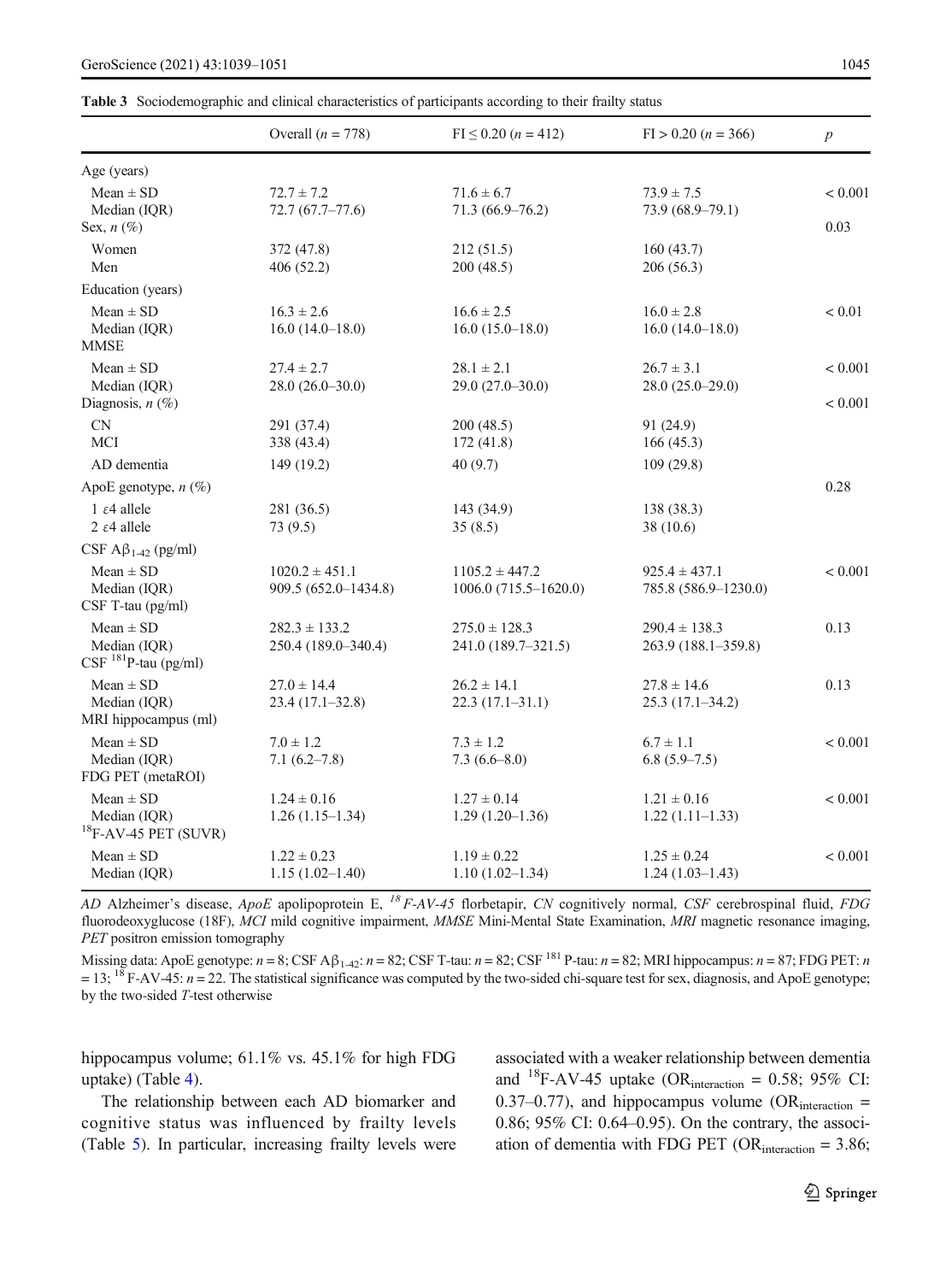<span id="page-7-0"></span>

Fig. 1 Distribution of the Frailty Index in the three cognitive groups (cognitively normal: green; mild cognitive impairment: yellow; AD dementia: red). The comparison of the three distributions of the Frailty Index is based on the Kolmogorov-Smirnov two-sided test

95% CI: 2.37–5.77) was stronger at higher FI scores. Finally, no significant interaction was observed with CSF  $A\beta_{1-42}$  (OR<sub>interaction</sub> = 1.30; 95% CI: 0.93–1.52). Similar results were obtained when the modified 32 item FI, not including functional deficits, was used. Indeed, the increase in FI scores weakened the relationship between dementia and amyloid deposition, and hippocampus volume, while strengthening the relationship between dementia and FDG PET (data not shown). The adoption of the cut-points derived from the official ADNI protocol and previous studies (i.e., 1.11 SUVR for  $^{18}$ F-AV-45, 880 pg/ml for CSF A $\beta_{1-42}$ , 1.21 metaROI for FDG PET, and 6723 ml for hippocampus volume) did not substantially change the results in sen-sitivity analyses (Table [6](#page-8-0)).

As to MCI subjects, only the relationship with  $^{18}$ F-AV-45 was significantly influenced by FI scores (ORinteraction = 0.85; 95% CI: 0.37–0.98) (Table [5](#page-8-0)).

ROC curve analysis (AUC 0.71; 95% CI 0.67–0.75,  $p < 0.001$ ) showed that the adopted FI cut-point (i.e.,

|                     |      | Frailty Index |           |          |           |                     |           |            |            |            |
|---------------------|------|---------------|-----------|----------|-----------|---------------------|-----------|------------|------------|------------|
|                     |      | Low           |           |          | High      |                     |           | Total      |            |            |
|                     |      | CN            | MCI       | AD dem.  | <b>CN</b> | MCI                 | AD dem.   | CN         | MCI        | AD dem.    |
| $^{18}$ F-AV-45     | Low  | 144(62.9)     | 78 (34.1) | 7(3.0)   | 63(41.7)  | 70 (46.4)           | 18(11.9)  | 207(54.5)  | 148 (38.9) | 25(6.6)    |
|                     | High | 49 (28.7)     | 90(52.6)  | 32(18.7) | 27(13.2)  | 90(43.9)            | 88 (42.9) | 76(20.2)   | 180(47.9)  | 120(31.9)  |
| CSF $A\beta_{1-42}$ | Low  | 47(31.1)      | 75(49.7)  | 29(19.2) | 22(11.2)  | 90(45.7)            | 85(43.1)  | 69(19.8)   | 165(47.4)  | 114(32.8)  |
|                     | High | 128(59.2)     | 82 (38.0) | 6(2.8)   |           | 58 (43.9) 63 (47.8) | 11(8.3)   | 186(53.4)  | 145(41.7)  | 17(4.9)    |
| MRI hippocampus     | Low  | 48 (33.6)     | 70 (48.9) | 25(17.5) | 31(15.3)  | 85 (41.9)           | 87 (42.8) | 79(22.8)   | 155(44.8)  | 112(32.4)  |
|                     | High | 133(61.3)     | 76(35.0)  | 8(3.7)   | 55(43.0)  | 61 (47.6)           | 12(9.4)   | 188 (54.5) | 137(39.7)  | 20(5.8)    |
| <b>FDG PET</b>      | Low  | 55 (31.8)     | 85(49.1)  | 33(19.1) | 26(12.2)  | 88(41.1)            | 100(46.7) | 81 (20.9)  | 173(44.7)  | 133 (34.4) |
|                     | High | 143(61.1)     | 84 (35.9) | 7(3.0)   | 65(45.1)  | 74 (51.4)           | 5(3.5)    | 208(55.0)  | 158(41.8)  | 12(3.2)    |

Table 4 Proportion of participants with normal cognition, MCI, or AD dementia according to Frailty Index values by each of the considered biomarkers. Data are shown as  $n$  (%)

Low:  $\leq$  median value; high:  $>$  median value

Italic: normal; bold: abnormal

Median values: <sup>18</sup> F-AV-45: 1.15 SUVR; CSF Aβ<sub>1-42</sub>: 909.5 pg/ml; MRI hippocampus: 7.1 ml; FDG PET: 1.26 metaROI Available data: <sup>18</sup> F-AV-45:  $n = 756$ ; CSF A $\beta_{1-42}$ :  $n = 696$ ; MRI hippocampus:  $n = 691$ ; FDG PET:  $n = 765$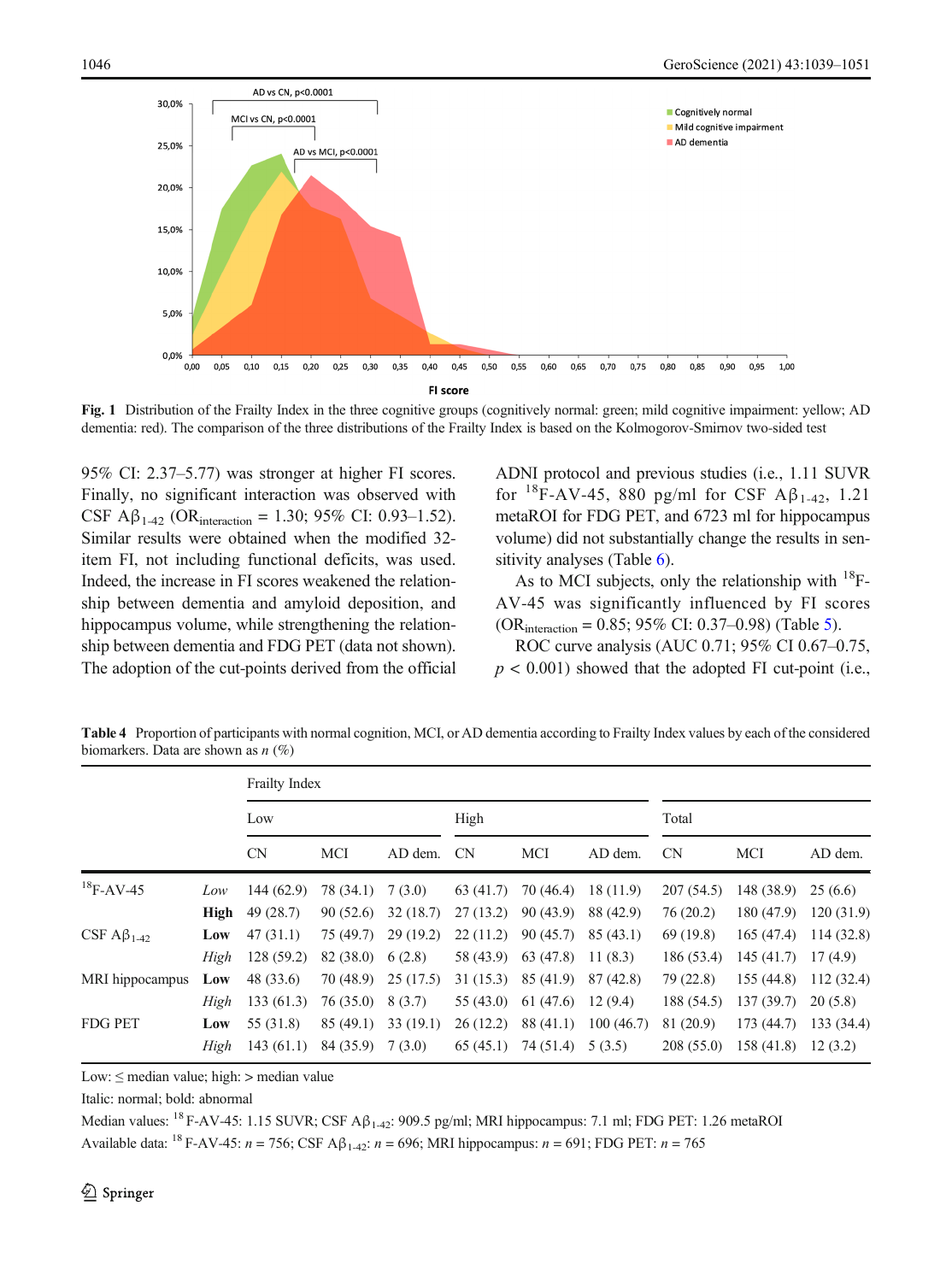<span id="page-8-0"></span>Table 5 Results of logistic regression models exploring the association between dichotomized biomarkers (independent variables of interest) and AD dementia/MCI status (dependent variables of interest) stratified by Frailty Index values

|                                    | Frailty Index |               |       |                | Interaction |               |
|------------------------------------|---------------|---------------|-------|----------------|-------------|---------------|
|                                    | Low           |               | High  |                |             |               |
| AD dem. (vs. CN reference group)   | <b>OR</b>     | 95% CI        | OR.   | 95% CI         | <b>OR</b>   | 95% CI        |
| $^{18}$ F-AV-45 (high vs. low)     | 19.49         | 7.69–49.41    | 11.32 | $5.61 - 22.83$ | 0.58        | $0.37 - 0.77$ |
| CSF $A\beta_{1-42}$ (low vs. high) | 15.51         | 5.90 - 40.79  | 20.23 | 8.93 - 45.82   | 1.30        | $0.93 - 1.52$ |
| MRI hippocampus (low vs. high)     | 19.17         | 6.98-52.64    | 16.45 | 7.26-37.27     | 0.86        | $0.64 - 0.95$ |
| FDG PET (low vs. high)             | 13.46         | 5.49 - 32.97  | 51.90 | 18.61-144.80   | 3.86        | $2.37 - 5.77$ |
| MCI (vs. CN reference group)       | <b>OR</b>     | 95% CI        | OR.   | 95% CI         | OR.         | 95% CI        |
| $^{18}$ F-AV-45 (high vs. low)     | 4.01          | $2.51 - 6.40$ | 3.41  | $1.92 - 6.07$  | 0.85        | $0.37 - 0.98$ |
| CSF $A\beta_{1-42}$ (low vs. high) | 2.69          | $1.68 - 4.30$ | 3.92  | $2.13 - 7.21$  | 1.46        | $0.53 - 1.96$ |
| MRI hippocampus (low vs. high)     | 3.69          | $2.19 - 6.21$ | 3.92  | $2.10 - 7.33$  | 1.06        | $0.51 - 1.13$ |
| FDG PET (low vs. high)             | 2.82          | 1.81-4.39     | 3.28  | 1.84 - 5.86    | 1.16        | $0.46 - 1.34$ |

Each biomarker (categorical high vs. low or low vs. high, independent variable) is singularly included in the age-, sex-, and educationadjusted regression model to predict cognitive status (AD dem. vs. CN or MCI vs. CN, dependent variable). The population is stratified according to low or high Frailty Index values

Low:  $\leq$  median value; high:  $>$  median value

Median values: <sup>18</sup> F-AV-45: 1.15 SUVR; CSF Aβ<sub>1-42</sub>: 909.5 pg/ml; MRI hippocampus: 7.1 ml; FDG PET: 1.26 metaROI

0.20) had an accuracy of nearly 70% and a sensitivity of 73.2% in discriminating participants with and without mild AD dementia.

## **Discussion**

To the best of our knowledge, this study constitutes the first attempt to test the hypothesis that frailty may act as a latent factor in the relationship between AD candidate biomarkers and the phenotypic expression of the neurodegenerative condition. The present results confirm and extend the previous findings obtained by Wallace and colleagues based on clinicopathological data [\[15](#page-11-0)], that is:

- (i) frailty contributes to the discrepancies between AD pathology and clinical manifestations; and
- (ii) frailty influences the association of AD pathological modifications with the individual's cognitive changes (i.e., MCI and dementia).

Table 6 Results of logistic regression models exploring the association between dichotomized biomarkers (independent variables of interest) and AD dementia status (dependent variables of interest) stratified by Frailty Index values

|                                   | Frailty Index |                |       | Interaction    |           |               |
|-----------------------------------|---------------|----------------|-------|----------------|-----------|---------------|
|                                   | Low           |                | High  |                |           |               |
| AD dem. (vs. CN reference group)  | <b>OR</b>     | 95% CI         | OR.   | 95% CI         | <b>OR</b> | 95% CI        |
| $^{18}$ F-AV-45 (> 1.11 SUVR)     | 16.36         | $6.32 - 42.33$ | 12.28 | 5.99 - 25.21   | 0.75      | $0.51 - 0.90$ |
| CSF $A\beta_{1-42}$ (< 880 pg/ml) | 8.94          | $4.13 - 19.34$ | 11.24 | $5.70 - 22.17$ | 1.26      | $0.79 - 1.49$ |
| MRI hippocampus $(< 6.7$ ml)      | 15.54         | $6.66 - 36.23$ | 11.57 | $5.70 - 23.48$ | 0.74      | $0.50 - 0.90$ |
| FDG PET $(< 1.21$ metaROI)        | 17.67         | 7.69 - 40.63   | 26.63 | 12.29 - 57.70  | 1.51      | $1.08 - 1.85$ |

Each biomarker (categorical, independent variable) is singularly included in the age-, sex-, and education-adjusted regression model to predict cognitive status (AD dem. vs. CN, dependent variable) at low and high Frailty Index values

The cut-points for each of the considered biomarkers were derived from [\[30](#page-12-0)–[32\]](#page-12-0)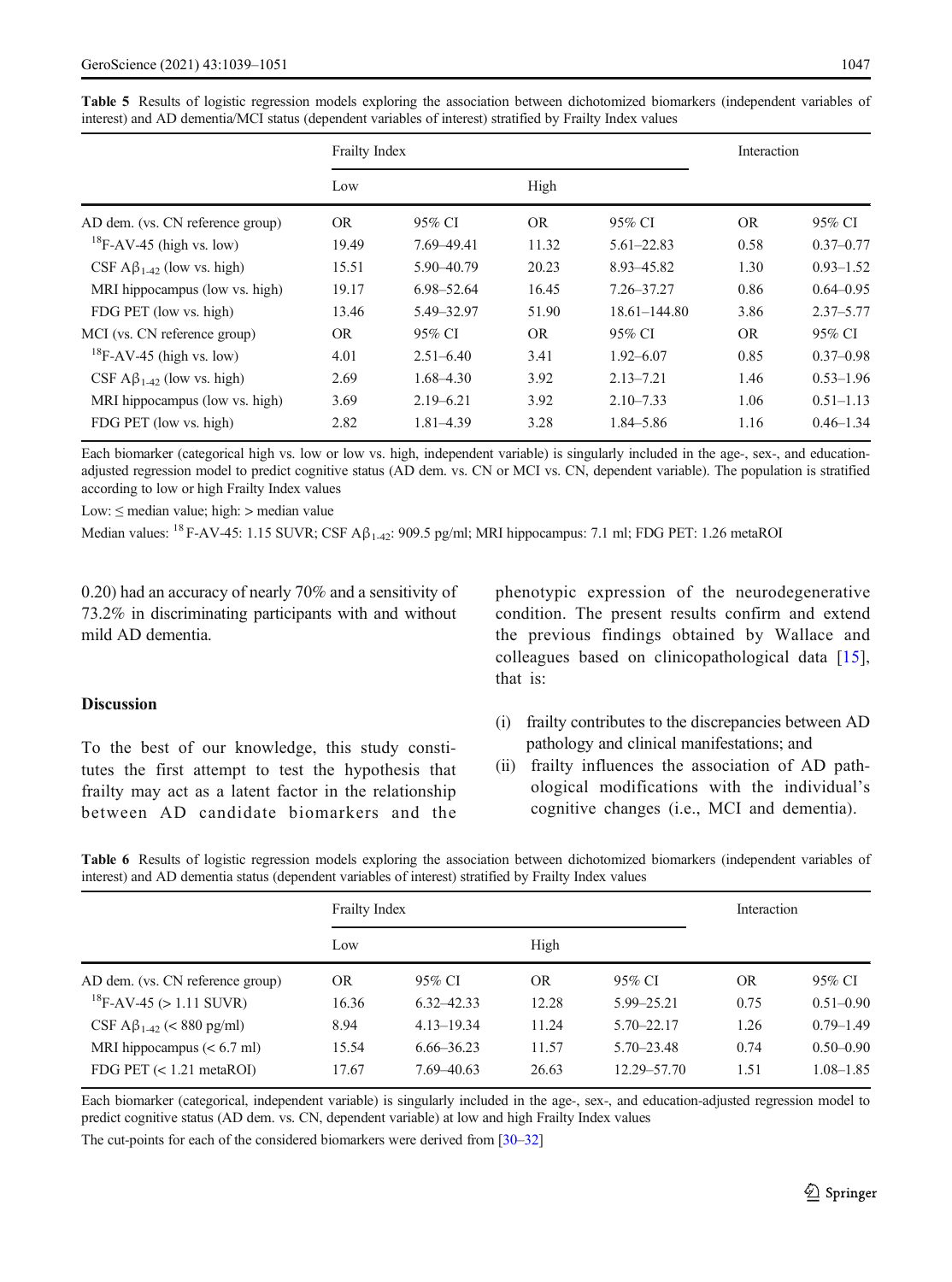In the present analysis, approximately one out of five participants had a positive AD biomarker without presenting any cognitive disturbance and slightly less than one out of two met the MCI or AD dementia criteria in the absence of any biomarkers' change. The rate of misclassification was significantly influenced by frailty levels. The probability of being cognitively intact in the presence of a positive biomarker was higher among subjects with lower FI scores (i.e., 28.7–33.6% vs. 11.2–15.3%). Conversely, participants with higher FI values had an increased likelihood of presenting MCI or dementia despite the normality of biomarkers (cumulative 54.9–58.3% vs. 37.1–40.7%). Two main reflections are inspired by these findings and are aligned with the interpretations proposed by Wallace et al. [[15](#page-11-0)]. First, individuals with a lower amount of health deficits seem better able to cope with the accumulation of AD neuropathology. Consistent with its definition, frailty emerges as a reduction of those reserves which enable the organism (and the brain) to tolerate the onset of pathological perturbations and modifications with limited functional consequences. The progressive accumulation of deficits lowers the threshold for AD pathological changes to produce cognitive deficits. Second, frailty likely concurs to the decline of cognitive functioning and the development of dementia through pathophysiological mechanisms that are not directly captured by candidate AD biomarkers. Frailty has already been shown to be directly associated with the main modifications of AD, such as amyloid deposition and brain atrophy [\[33](#page-12-0)]. Nevertheless, it is accompanied by additional biological processes (e.g., inflammation, immunosenescence, metabolic and energetic declines, loss of proteostasis) that may synergistically contribute to the onset of dementia [[34\]](#page-12-0).

It is noteworthy that the individual relationships between each of the considered biomarkers and cognitive status were differently moderated by frailty. Indeed, the increase in FI weakened the association of  ${}^{18}$ F-AV-45 PET status and MRI hippocampal volume with AD dementia. On the other hand, it strengthened the relationship between FDG PET status and AD dementia. In other words, the likelihood that a positive amyloid PET scan and an MRIbased evidence of hippocampus atrophy manifested with AD dementia was higher among participants with lower frailty levels. Conversely, higher frailty scores markedly increased the probability that brain hypometabolism resulted in an overt dementia condition. These findings suggest that the pathogenic contribution of some of the AD pathophysiological processes (i.e., amyloid deposition, neuronal loss) is significantly influenced by the background noise of the organism's biology [[35\]](#page-12-0). Therefore, the interpretation of the changes affecting the relative biomarkers may be biased by the individual's biological complexity. Consequently, the current research approach (and the proposed diagnostic framework [\[18\]](#page-12-0)) based on a bivariate conception of the biomarker is probably inadequate and results in a reductionistic picture of a complex phenomenon. The introduction of a third dimension, such as frailty, may instead enhance the understanding of the multifaceted pathways leading to neurodegeneration, their link with phenotypic manifestations and clinical diagnoses, and possibly their suitability as research targets. In this regard, it should be observed that tau deposition was not affected by frailty as suggested by the detection of similar CSF levels of T-tau and  $^{181}P$ -tau in the two FI groups (Table [1\)](#page-4-0). Thus, the cascade of molecular events leading to the formation of neurofibrillary tangles may theoretically be regarded as more specific of neurodegeneration, including AD, compared to other pathways and abnormalities that emerged as likely more consistently shared with the multisystemic aging process. This latter result is in line with the findings by Wallace and colleagues who observed that the interaction between frailty and dementia status was essentially driven by amyloid rather than tau pathology [\[15\]](#page-11-0). Interestingly, the findings on the interaction between frailty and amyloid deposition were not fully concordant when it was measured in terms of florbetapir uptake (significant interaction with frailty) or CSF  $A\beta_{1-42}$  levels (non-significant interaction with frailty) (Table [5\)](#page-8-0). However, it is noteworthy that a modest agreement between the two biomarkers was observed in the sample (kappa =  $0.66$ ;  $p < 0.001$ ), with nearly 17% of subjects being discordantly classified based on the two diagnostic procedures.

Overall, the present findings may have important practical implications. The routine adoption of a versatile measure such as the FI may provide useful, additional information when exploring the clinical expression of AD and assessing the presence of cognitive disorders in older individuals. This may also be the case in hyper-selected populations of participants in research protocols where monodimensional assessments may fail to adequately discriminate between different clinical and biological profiles. Accordingly, the use of the FI may consent to render more homogeneous the study samples in terms of clinical and biological complexity, thus increasing the external validity of the observed findings [\[13\]](#page-11-0). Also, this tool may support a person-centered reading of the results from biomarker assessments, thus attributing the proper weight to the biological abnormalities documented in a given individual.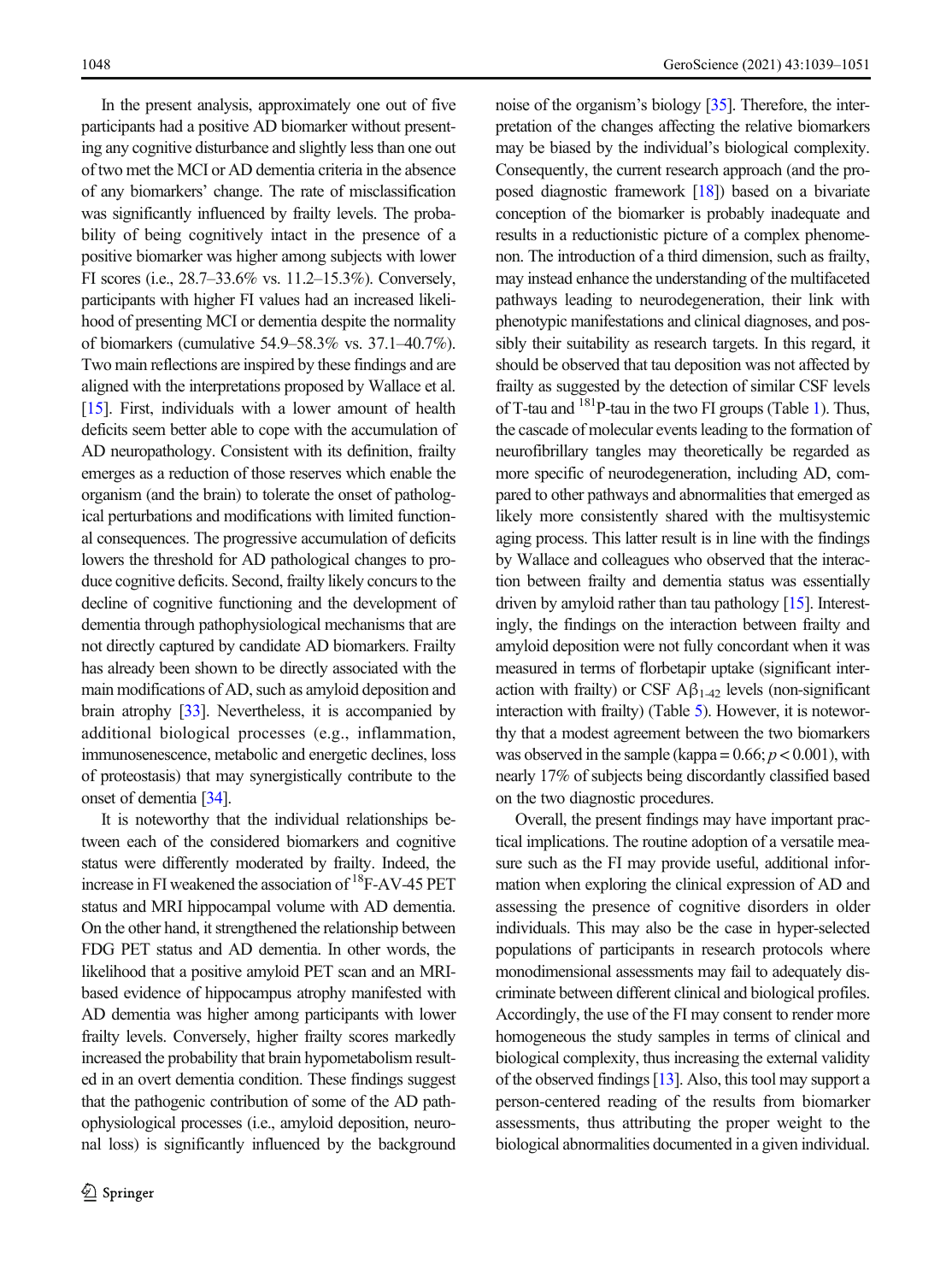This may ultimately sustain personalized therapeutic approaches.

This study has several limitations to be mentioned. The cross-sectional design impedes to infer about causality in the observed relationship between frailty, AD pathology, and cognitive status. Longitudinal data on the modifications of the factors are fundamental to better elucidate their interaction. The analysis was conducted in a highly selected sample of subjects that are probably not representative of the "real world" population of older people with intact or declining cognition [[36\]](#page-12-0). Individuals with unstable or severe medical conditions (e.g., stroke, cancer, health failure) and MRI evidence of relevant brain vascular pathology (i.e., infarctions, multiple and/or strategic lacunes) were, in fact, not considered for participation in the ADNI study. This has probably attenuated the overall frailty levels of the considered subjects and limited the possibility of properly accounting for the effect of additional pathophysiological mechanisms (e.g., vascular pathology) that have been frequently associated with dementia and commonly contribute to mixed neuropathologies [\[37](#page-12-0)]. The decision to base the present analyses on the median values of the considered biomarkers rather than on clinically validated cut-points has potentially contributed to misclassify a non-negligible share of participants. Nevertheless, this approach was motivated by the fact that, in the ADNI study, multiple cutoffs have been calculated for each biomarker thus making it arbitrary the choice on which of them to rely on. Anyway, the use of ADNIderived cutoff values in sensitivity analyses did not substantially change the findings.

`In conclusion, the present study confirms that frailty influences the neuropathophysiology and clinical expression of AD. The age-related accumulation of health deficits significantly moderates the association between several pathways implicated in the pathogenesis of the disease and its phenotypic manifestations. Moreover, it affects the individual threshold at which neuropathological changes result in clinical impairments and diagnostic entities. AD and dementia should increasingly be conceived as "complex diseases of aging" [\[15](#page-11-0)], determined by multiple, simultaneous, and interacting pathophysiological processes, thus abandoning one-fits-all and reductionist interpretations. In this alternative framework, the adoption of the frailty construct may improve our comprehension of the biological modifications contributing to dementia, consent to better interpret the findings of diagnostic procedures,

and possibly better calibrate therapeutic targets and interventions.

Acknowledgments Data collection and sharing for this project was funded by the Alzheimer's Disease Neuroimaging Initiative (ADNI) (National Institutes of Health Grant U01 AG024904) and DOD ADNI (Department of Defense award number W81XWH-12-2-0012). ADNI is funded by the National Institute on Aging, by the National Institute of Biomedical Imaging and Bioengineering, and through generous contributions from the following: AbbVie, Alzheimer's Association; Alzheimer's Drug Discovery Foundation; Araclon Biotech; BioClinica, Inc.; Biogen; Bristol-Myers Squibb Company; CereSpir, Inc.; Cogstate; Eisai Inc.; Elan Pharmaceuticals, Inc.; Eli Lilly and Company; EuroImmun; F. Hoffmann-La Roche Ltd and its affiliated company Genentech, Inc.; Fujirebio; GE Healthcare; IXICO Ltd.; Janssen Alzheimer Immunotherapy Research & Development, LLC.; Johnson & Johnson Pharmaceutical Research & Development LLC.; Lumosity; Lundbeck; Merck & Co., Inc.; Meso Scale Diagnostics, LLC.; NeuroRx Research; Neurotrack Technologies; Novartis Pharmaceuticals Corporation; Pfizer Inc.; Piramal Imaging; Servier; Takeda Pharmaceutical Company; and Transition Therapeutics. The Canadian Institutes of Health Research is providing funds to support ADNI clinical sites in Canada. Private sector contributions are facilitated by the Foundation for the National Institutes of Health ([www.fnih.org\)](http://www.fnih.org). The grantee organization is the Northern California Institute for Research and Education, and the study is coordinated by the Alzheimer's Therapeutic Research Institute at the University of Southern California. ADNI data are disseminated by the Laboratory for Neuro Imaging at the University of Southern California.

Authors' contributions M.Ca.: conception and design of the study, data analysis, writing of the manuscript;

I.A.: analysis of data, drafting of the manuscript;

I.B.: analysis of data;

A.A.: drafting of the manuscript;

D.G.: drafting of the manuscript;

N.V.: analysis of data, drafting of the manuscript;

M.D.: analysis of data, drafting of the manuscript;

M.Ce.: conception and design of the study, drafting of the manuscript;

G.B.: conception and design of the study, drafting of the manuscript.

Funding Open access funding provided by Università degli Studi di Roma La Sapienza within the CRUI-CARE Agreement. This study was partially supported by the grant POR (Operative Program Lazio Region, Italy) FESR (European Program Regional Development) 2014 - 2020. Public Notice "LIFE 2020", MODIAG Project. This work was also supported (in part) by Fondo Ordinario Enti (FOE D.M 865/2019) funds in the framework of a collaboration agreement between the Italian National Research Council and EBRI (2019-2021).Data availability Data used in preparation of this article were obtained from the Alzheimer's Disease Neuroimaging Initiative (ADNI) database (adni.loni.usc.edu).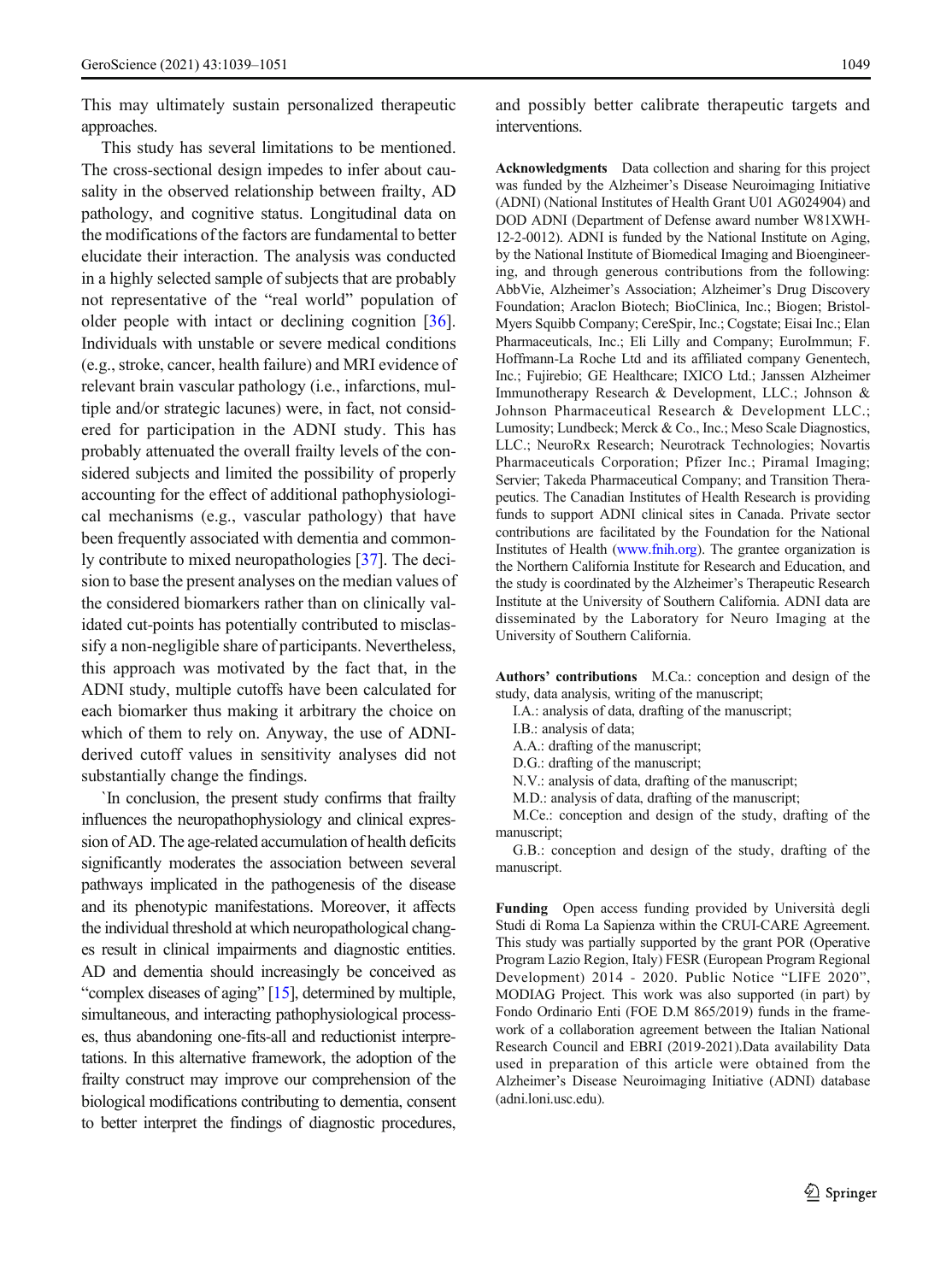#### <span id="page-11-0"></span>Compliance with ethical standards

Competing interests The authors have no conflicts of interest to disclose for the present study. Marco Canevelli is supported by a research grant of the Italian Ministry of Health (GR-2016- 02364975) for the project "Dementia in immigrants and ethnic minorities living in Italy: clinical-epidemiological aspects and public health perspectives" (ImmiDem). Matteo Cesari has received honoraria for presentations at scientific meetings and/or research funding from Nestlé and Pfizer. He is involved in the coordination of an Innovative Medicines Initiative–funded project (including partners from the European Federation Pharmaceutical Industries and Associates [Sanofi, Novartis, Servier, GSK, Lilly]).

Ethics approval and consent to participate As per ADNI protocols, all procedures performed in studies involving human participants were in accordance with the ethical standards of the institutional and/or national research committee and with the 1964 Helsinki declaration and its later amendments or comparable ethical standards. More details can be found at adni.loni.usc.edu. The study was approved by the institutional review boards of all the participating institutions, and informed written consent was obtained from all participants at each site. This article does not contain any studies with human participants performed by any of the authors.

Consent for publication Consent for publication has been granted by ADNI administrators.

Open Access This article is licensed under a Creative Commons Attribution 4.0 International License, which permits use, sharing, adaptation, distribution and reproduction in any medium or format, as long as you give appropriate credit to the original author(s) and the source, provide a link to the Creative Commons licence, and indicate if changes were made. The images or other third party material in this article are included in the article's Creative Commons licence, unless indicated otherwise in a credit line to the material. If material is not included in the article's Creative Commons licence and your intended use is not permitted by statutory regulation or exceeds the permitted use, you will need to obtain permission directly from the copyright holder. To view a copy of this licence, visit [http://creativecommons.org/licenses/by/4.0/.](https://doi.org/)

## References

- 1. Espay AJ, Vizcarra JA, Marsili L, et al. Revisiting protein aggregation as pathogenic in sporadic Parkinson and Alzheimer diseases. Neurology. 2019;92(7):329–37. <https://doi.org/10.1212/WNL.0000000000006926>.
- 2. Illán-Gala I, Pegueroles J, Montal V, et al. Challenges associated with biomarker-based classification systems for Alzheimer's disease. Alzheimers Dement Diagn Assess Dis Monit. 2018;10:346–57. [https://doi.org/10.1016/j.](https://doi.org/10.1016/j.dadm.2018.03.004) [dadm.2018.03.004.](https://doi.org/10.1016/j.dadm.2018.03.004)
- 3. Clegg A, Young J, Iliffe S, et al. Frailty in elderly people. Lancet. 2013;381(9868):752–62. [https://doi.org/10.1016](https://doi.org/10.1016/S0140-6736(12)62167-9) [/S0140-6736\(12\)62167-9.](https://doi.org/10.1016/S0140-6736(12)62167-9)
- 4. Morley JE, Vellas B, van Kan GA, et al. Frailty consensus: a call to action. J Am Med Dir Assoc. 2013;14(6):392–7. [https://doi.org/10.1016/j.jamda.2013.03.022.](https://doi.org/10.1016/j.jamda.2013.03.022)
- 5. Hoogendijk EO, Afilalo J, Ensrud KE, et al. Frailty: implications for clinical practice and public health. Lancet. 2019;394(10206):1365–75. [https://doi.org/10.1016/S0140-](https://doi.org/10.1016/S0140-6736(19)31786-6) [6736\(19\)31786-6.](https://doi.org/10.1016/S0140-6736(19)31786-6)
- 6. Rockwood K, Howlett SE. Age-related deficit accumulation and the diseases of ageing. Mech Ageing Dev. 2019;180: 107–16. [https://doi.org/10.1016/j.mad.2019.04.005.](https://doi.org/10.1016/j.mad.2019.04.005)
- 7. Mitnitski AB, Mogilner AJ, Rockwood K. Accumulation of deficits as a proxy measure of aging. ScientificWorldJournal. 2001;1:323–36. [https://doi.](https://doi.org/10.1100/tsw.2001.58) [org/10.1100/tsw.2001.58](https://doi.org/10.1100/tsw.2001.58).
- 8. Rogers NT, Steptoe A, Cadar D. Frailty is an independent predictor of incident dementia: evidence from the English Longitudinal Study of Ageing. Sci Rep. 2017;7. [https://doi.](https://doi.org/10.1038/s41598-017-16104-y) [org/10.1038/s41598-017-16104-y](https://doi.org/10.1038/s41598-017-16104-y).
- 9. Song X, Mitnitski A, Rockwood K. Nontraditional risk factors combine to predict Alzheimer disease and dementia. Neurology. 2011;77(3):227–34. [https://doi.org/10.1212](https://doi.org/10.1212/WNL.0b013e318225c6bc) [/WNL.0b013e318225c6bc.](https://doi.org/10.1212/WNL.0b013e318225c6bc)
- 10. Kelaiditi E, Andrieu S, Cantet C, et al. Frailty Index and incident mortality, hospitalization, and institutionalization in Alzheimer's disease: data from the ICTUS study. J Gerontol A Biol Sci Med Sci. 2015;71(4):543–8. [https://doi.](https://doi.org/10.1093/gerona/glv137) [org/10.1093/gerona/glv137](https://doi.org/10.1093/gerona/glv137).
- 11. Kelaiditi E, Canevelli M, Andrieu S, et al. Frailty Index and cognitive decline in Alzheimer's disease: data from the Impact of Cholinergic Treatment USe study. J Am Geriatr Soc. 2016;64(6):1165–70. [https://doi.org/10.1111](https://doi.org/10.1111/jgs.13956) [/jgs.13956](https://doi.org/10.1111/jgs.13956).
- 12. Trebbastoni A, Canevelli M, D'Antonio F, et al. The impact of frailty on the risk of conversion from mild cognitive impairment to Alzheimer's disease: evidences from a 5 year observational study. Front Med. 2017;4. [https://doi.](https://doi.org/10.3389/fmed.2017.00178) [org/10.3389/fmed.2017.00178](https://doi.org/10.3389/fmed.2017.00178).
- 13. Canevelli M, Trebbastoni A, Quarata F, et al. External validity of randomized controlled trials on Alzheimer's disease: the biases of frailty and biological aging. Front Neurol. 2017;8:628. <https://doi.org/10.3389/fneur.2017.00628>.
- 14. Maltais M, De Souto Barreto P, Hooper C, et al. Association between brain β-amyloid and frailty in older adults. J Gerontol Ser A. 2019;74(11):1747–52. [https://doi.](https://doi.org/10.1093/gerona/glz009) [org/10.1093/gerona/glz009.](https://doi.org/10.1093/gerona/glz009)
- 15. Wallace LMK, Theou O, Godin J, et al. Investigation of frailty as a moderator of the relationship between neuropathology and dementia in Alzheimer's disease: a crosssectional analysis of data from the Rush Memory and Aging Project. Lancet Neurol. 2019;18(2):177–84. [https://doi.org/10.1016/S1474-4422\(18\)30371-5](https://doi.org/10.1016/S1474-4422(18)30371-5).
- 16. Jack CR, Albert MS, Knopman DS, et al. Introduction to the recommendations from the National Institute on Aging-Alzheimer's Association workgroups on diagnostic guidelines for Alzheimer's disease. Alzheimers Dement. 2011;7(3):257 –62. [https://doi.org/10.1016/j.](https://doi.org/10.1016/j.jalz.2011.03.004) [jalz.2011.03.004.](https://doi.org/10.1016/j.jalz.2011.03.004)